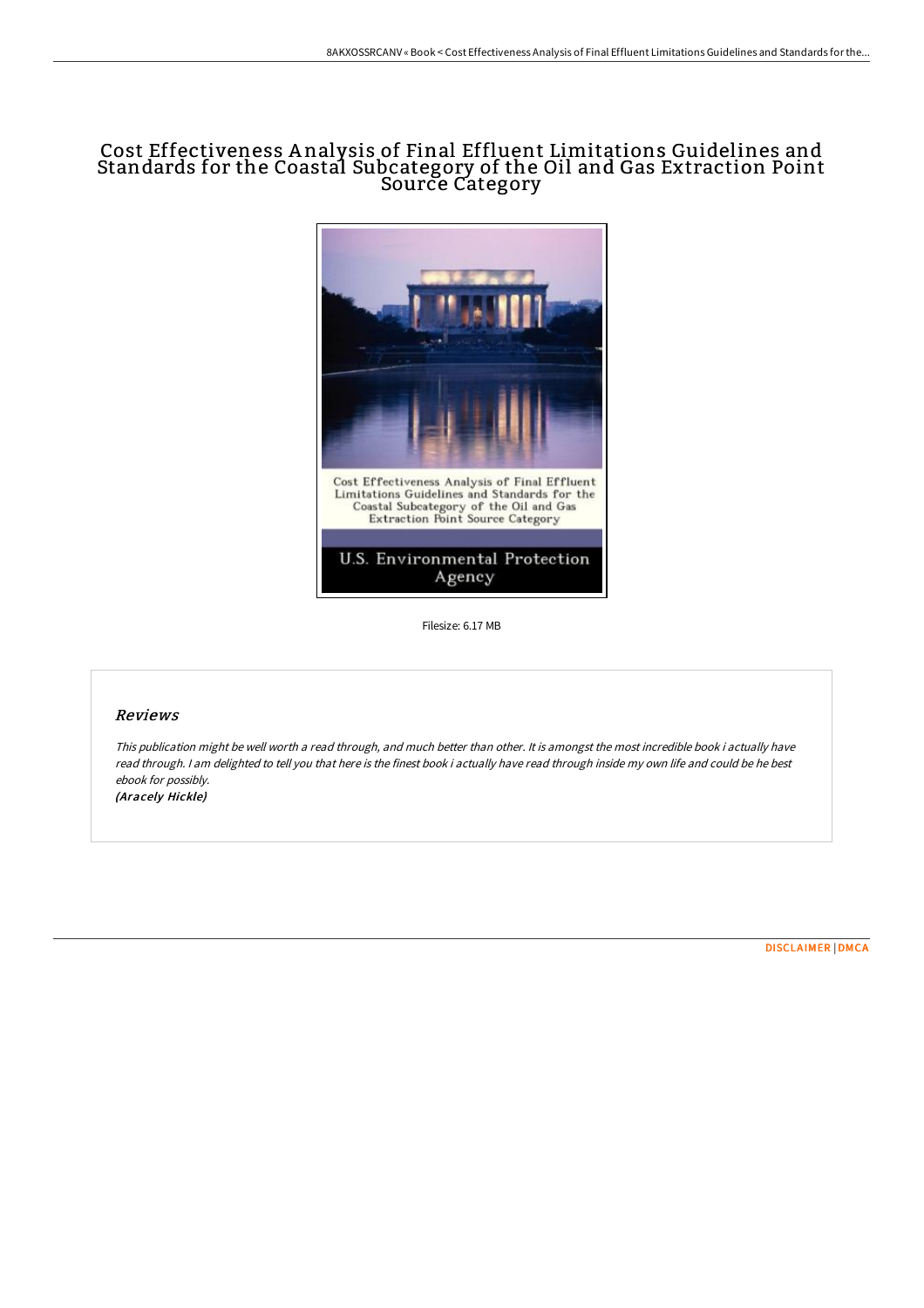### COST EFFECTIVENESS ANALYSIS OF FINAL EFFLUENT LIMITATIONS GUIDELINES AND STANDARDS FOR THE COASTAL SUBCATEGORY OF THE OIL AND GAS EXTRACTION POINT SOURCE CATEGORY



Bibliogov, United States, 2012. Paperback. Book Condition: New. 246 x 189 mm. Language: English . Brand New Book \*\*\*\*\* Print on Demand \*\*\*\*\*.The U.S. Environmental Protection Agency (EPA) was introduced on December 2, 1970 by President Richard Nixon. The agency is charged with protecting human health and the environment, by writing and enforcing regulations based on laws passed by Congress. The EPA s struggle to protect health and the environment is seen through each of its official publications. These publications outline new policies, detail problems with enforcing laws, document the need for new legislation, and describe new tactics to use to solve these issues. This collection of publications ranges from historic documents to reports released in the new millennium, and features works like: Bicycle for a Better Environment, Health Effects of Increasing Sulfur Oxides Emissions Draft, and Women and Environmental Health.

E Read Cost [Effectiveness](http://albedo.media/cost-effectiveness-analysis-of-final-effluent-li.html) Analysis of Final Effluent Limitations Guidelines and Standards for the Coastal Subcategory of the Oil and Gas Extraction Point Source Category Online

 $\blacksquare$ Download PDF Cost [Effectiveness](http://albedo.media/cost-effectiveness-analysis-of-final-effluent-li.html) Analysis of Final Effluent Limitations Guidelines and Standards for the Coastal Subcategory of the Oil and Gas Extraction Point Source Category